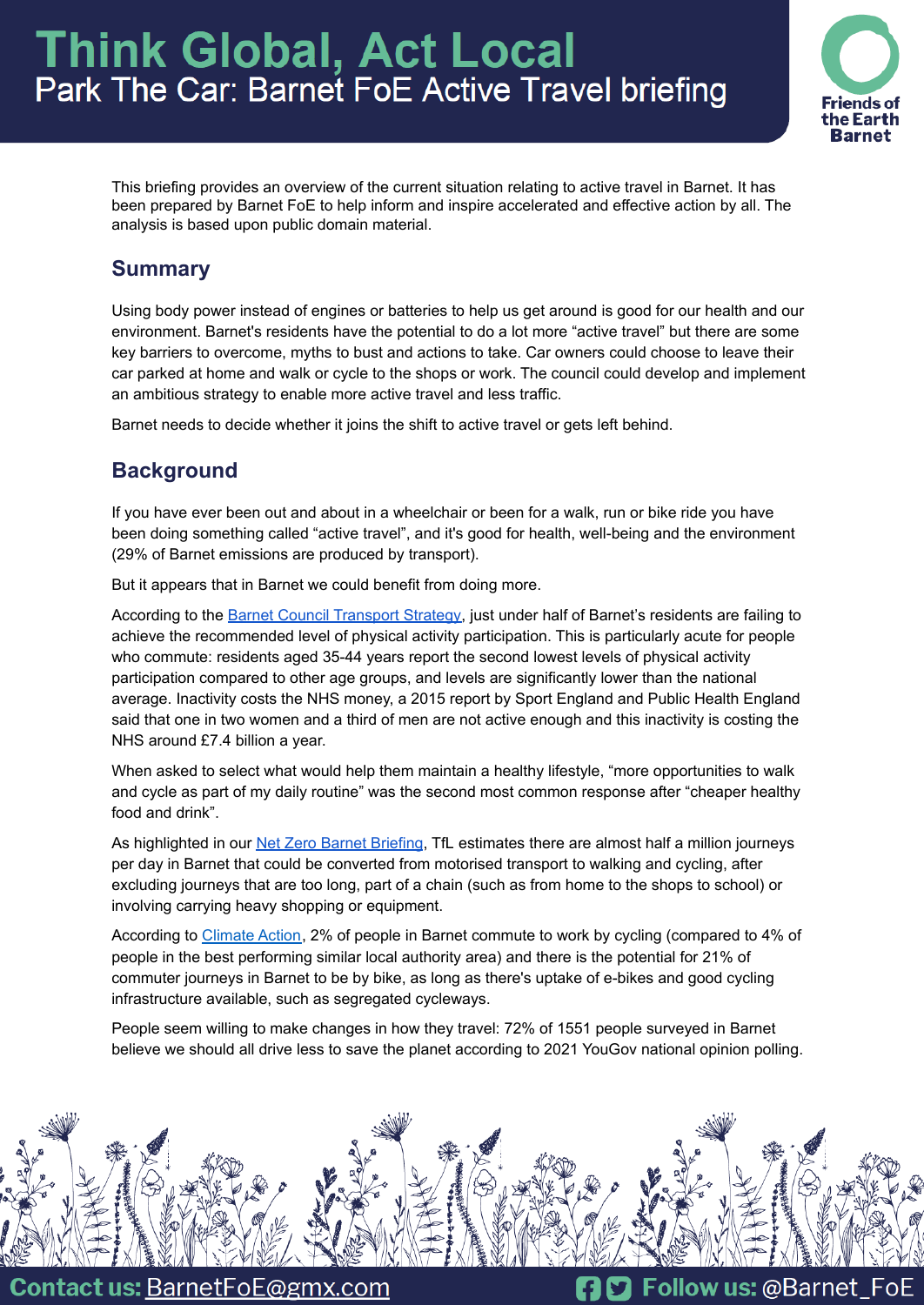Almost a third of Barnet households do not have access to a car but presumably are able to manage by walking, cycling and use of public transport.

However, Barnet has the second highest car ownership levels per household in London, almost double the level of neighbouring Haringey. Two thirds of car journeys in the borough are under 5km and a quarter of car trips begin and end in the borough.

So what needs to be done to get car owners to park their cars and increase their active travel? Healthy Streets might offer the answer.

The London Boroughs Healthy Streets [Scorecard](https://www.healthystreetsscorecard.london/) provides data to show:

- The health of each borough's streets so borough officials and residents can assess success in getting people out of cars and onto public transport, walking and cycling.
- The extent to which councils are putting in place key measures which can make a real difference.

The scorecard enables comparison between London Boroughs of the score for each indicator and provides some insights.

For London, as a whole, the Healthy Streets view is "While traffic reduction schemes can be controversial, the last year has shown that where councils are determined, they can make a big difference for their residents and London. And this can be done relatively fast and cheaply as last year's rapid rollout of Low Traffic Neighbourhoods and School Streets has shown.

But while many London boroughs are forging ahead, some are still failing to take action, leaving their residents exposed to the dangers of rising congestion. London risks becoming a tale of two cities as a huge divergence in action emerges."

## **Barnet Healthy Streets 2021 summary**

"Barnet remains a low scoring borough and action is desperately needed to improve the health of Barnet's streets. A relatively high proportion of trips are still made by car, rather than by sustainable modes of transport and the proportion of adults who regularly walk, or cycle is low. Unsurprisingly, perhaps, as the borough remains one of the least safe places for pedestrians and cyclists.

In response to these issues and the pandemic, Barnet council has introduced a number of School Streets over the last year, restricting traffic around schools at arrival and departure times, and the borough's schools remain high performers in achieving STARS accreditations. But, unlike many other boroughs, it has introduced no new Low Traffic Neighbourhoods at all; parking remains uncontrolled on the vast majority of its streets; along with Bromley it has the lowest score of all London boroughs on the proportion of roads covered by a 20mph speed limit; and there is virtually no protected cycle track in the borough at all (although there is a sign of hope in its A1000 scheme).

Barnet is now one of only four councils in London not to declare a climate emergency – having voted it down in June. If Barnet wants better outcomes for its residents, it urgently needs to start playing catch-up – the School Streets and A1000 cycle track has to be just the start of concerted action, and these should be followed by more of the same, as well as Low Traffic Neighbourhoods, but the biggest priorities and easiest wins for the borough will be introduction of 20mph borough-wide speed limits and roll-out of controlled parking".



**Contact us: BarnetFoE@gmx.com** 

Follow us: @Barnet\_FoE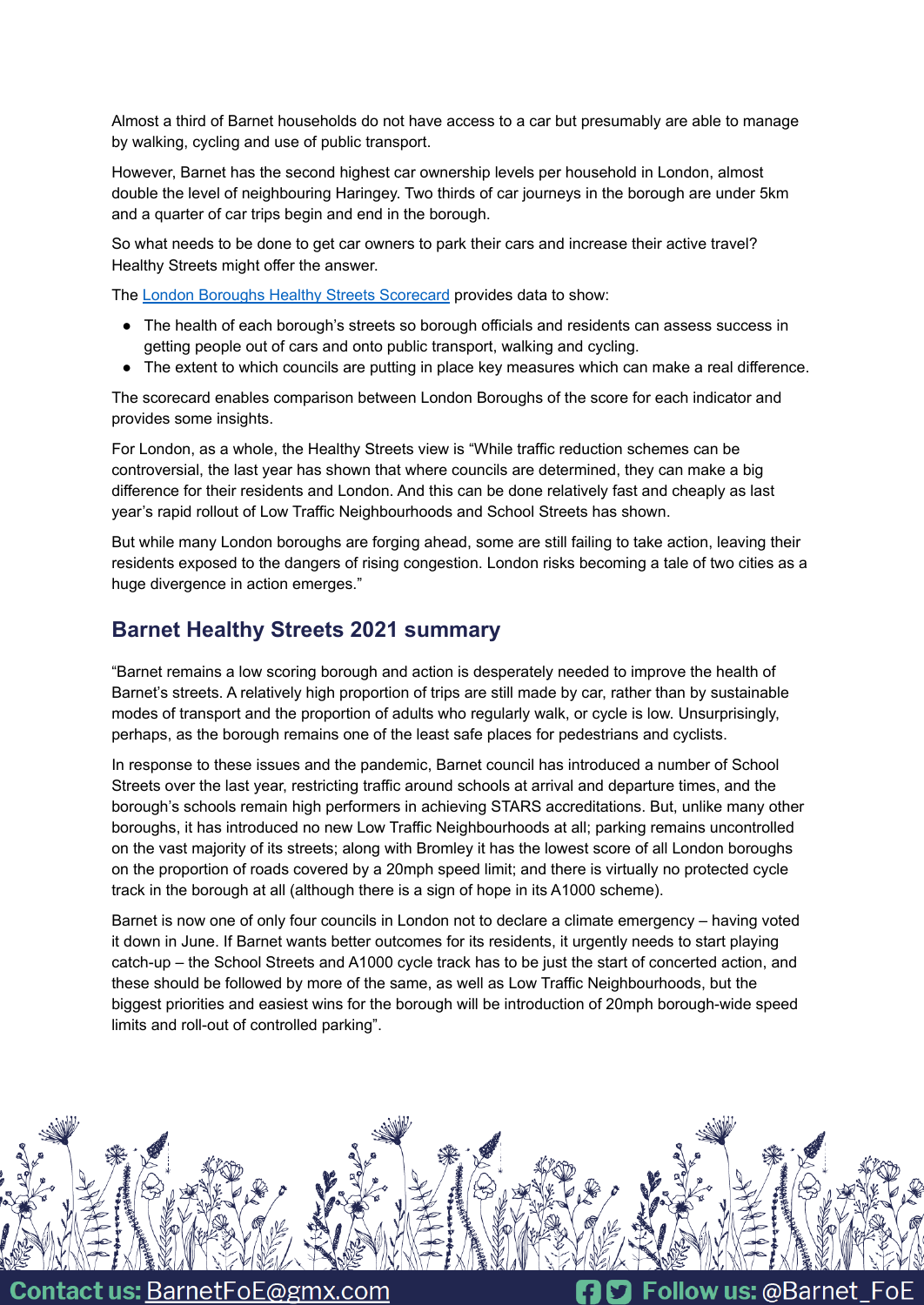The Barnet Council Transport Strategy identifies the key barriers to walking and cycling as "environments dominated by fast flowing traffic, lack of cycling infrastructure and fears over safety", and the healthy streets scores suggest that Barnet has a lot to do to remove these barriers as it is bottom of all 33 London boroughs for the amount of 20 mph speed limits, third bottom for protected cycle track and below average (19th out of 33) for low traffic neighbourhoods.

Fears over safety appear well-founded, as Barnet is 15th out of the 19 outer London boroughs for serious injuries to cyclists and 12th/19 for pedestrians. This all results in Barnet having low active levels (31st/33 for adults walking 5 times a week and 23rd/33 for cycling 5 times a week).

For trips to school, Barnet is 24th/33 for school streets (where there are temporary restrictions on motorised traffic at school drop-off and pick-up times). This may improve as, according to a 2021 press [report](https://www.times-series.co.uk/news/19187293.barnet-council-wants-feedback-school-streets-plans/), "plans have been drawn up by Barnet Council to introduce school streets at ten locations across the borough".

The Barnet Council [Sustainability](https://www.barnet.gov.uk/news/barnet-councils-sustainability-strategy-framework-proposes-organisational-net-zero-target-2030) Strategy Framework approved in December 2021 promises "further school streets wherever appropriate" and to "implement active travel improvements". Further detail will hopefully be included in the Sustainability Strategy which is promised for later in 2022.

One area where Barnet has done well (being  $2^{nd}/33$ ) is in respect to STARS – [Sustainable](https://stars.tfl.gov.uk/About/About) Travel: Active, [Responsible,](https://stars.tfl.gov.uk/About/About) Safe. This is TfL's accreditation scheme for London schools and nurseries that aims to inspire young Londoners to travel to school sustainably, actively, responsibly and safely by championing walking, scooting and cycling. It appears that achieving STARS accreditation is mainly due to action taken by schools and nurseries rather than being council led.

## **So what could be done?**

The development of the council's Sustainability Strategy provides the opportunity to drive ambitious, collaborative action plans that encourage car owners to leave their cars parked at home and enable all residents to participate in higher levels of safe, active travel.

### **Overcome misconceptions**

There are strong voices who provide reasons why change cannot or should not be pursued, sometimes based on false assumptions or misconceptions. Active Travel Myth [Busters](https://www.activetravel.org.uk/common-myths-and-misconceptions-2/) says that "Public or political opposition can act as a barrier to changing the misconceptions about the consequences of reallocating road space or how to get the most economic benefit from transport spending." And provide "myth busters" - evidence to help overcome these misconceptions that could be useful in making the case for change.

#### **Deliver an ambitious strategy with clear targets**

Healthy Streets, the London Transport Strategy and an increasingly popular concept of 20 minute neighbourhoods, provide some suggestions of what the ambition for Barnet could be:

Healthy Streets Scorecard want all London Boroughs to implement five key measures that it says will dramatically improve air quality, reduce road danger, boost active lifestyles and reduce carbon emissions – often literally overnight:

1. Borough-wide Low Traffic Neighbourhoods



**Contact us: BarnetFoE@gmx.com** 

**D** Follow us: @Barnet\_FoE